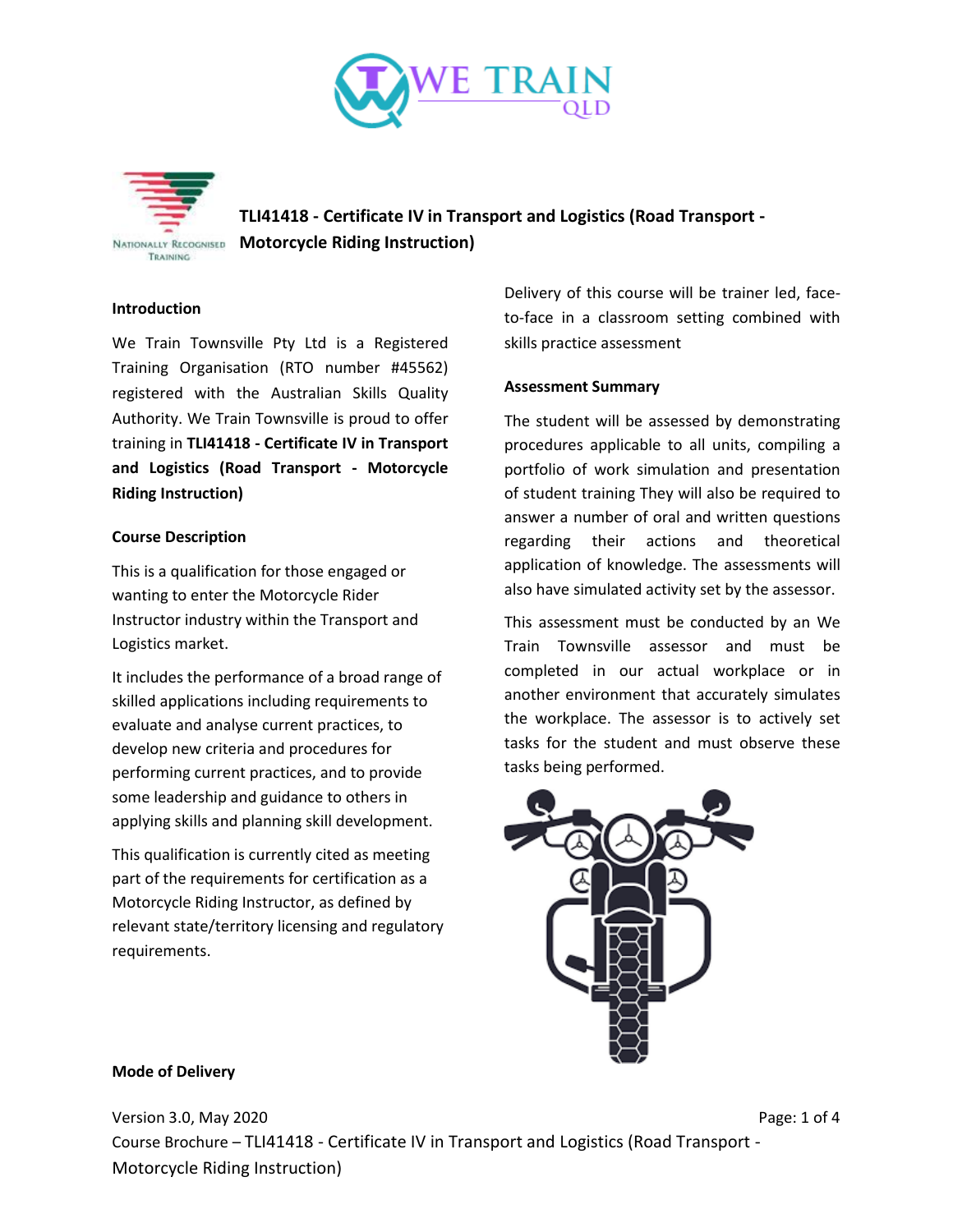

To standardise the application of this assessment, the assessment tasks (required skills and knowledge) are based on those specified in the TLI41418 - Certificate IV in Transport and Logistics (Road Transport - Motorcycle Riding Instruction).

The assessor will use an assessment instrument mapped accordingly to the assessment requirements of each individual Unit of Competency contained within the eleven (11) core units of the Certificate IV. Assessors will apply an assessment procedure to ensure you are ready for the assessment and have the right resources and equipment to achieve the right standard.

## **Course Topics**

BSBRKG304 Maintain business records

TAEDEL301 Provide work skill instruction

TAEDES401 Design and develop learning programs

TLIC3038 Apply safe motorcycle riding behaviours

TLIF1001 Follow work health and safety procedures

TLIG2007 Work in a socially diverse environment

TLII1002 Apply customer service skills

TLIL4009 Manage personal work priorities and professional development

TLIM0003 Conduct student driver training

TLIM4003 Develop safe motorcycle riding

behaviours in others

TLIL2060 Complete induction to the transport industry



## **National recognition**

On successfully completing all the units of competency you will be issued a **Qualification being TLI41418 - Certificate IV in Transport and Logistics (Road Transport - Motorcycle Riding Instruction).**

This Qualification is nationally recognised and provides individuals with a valuable outcome that can be applied throughout Australia.

#### **Course Commencement Dates**

Courses dates and times do vary. Please visit our website using the link below to view the current course calendar:

**www.wetrainqld.com.au**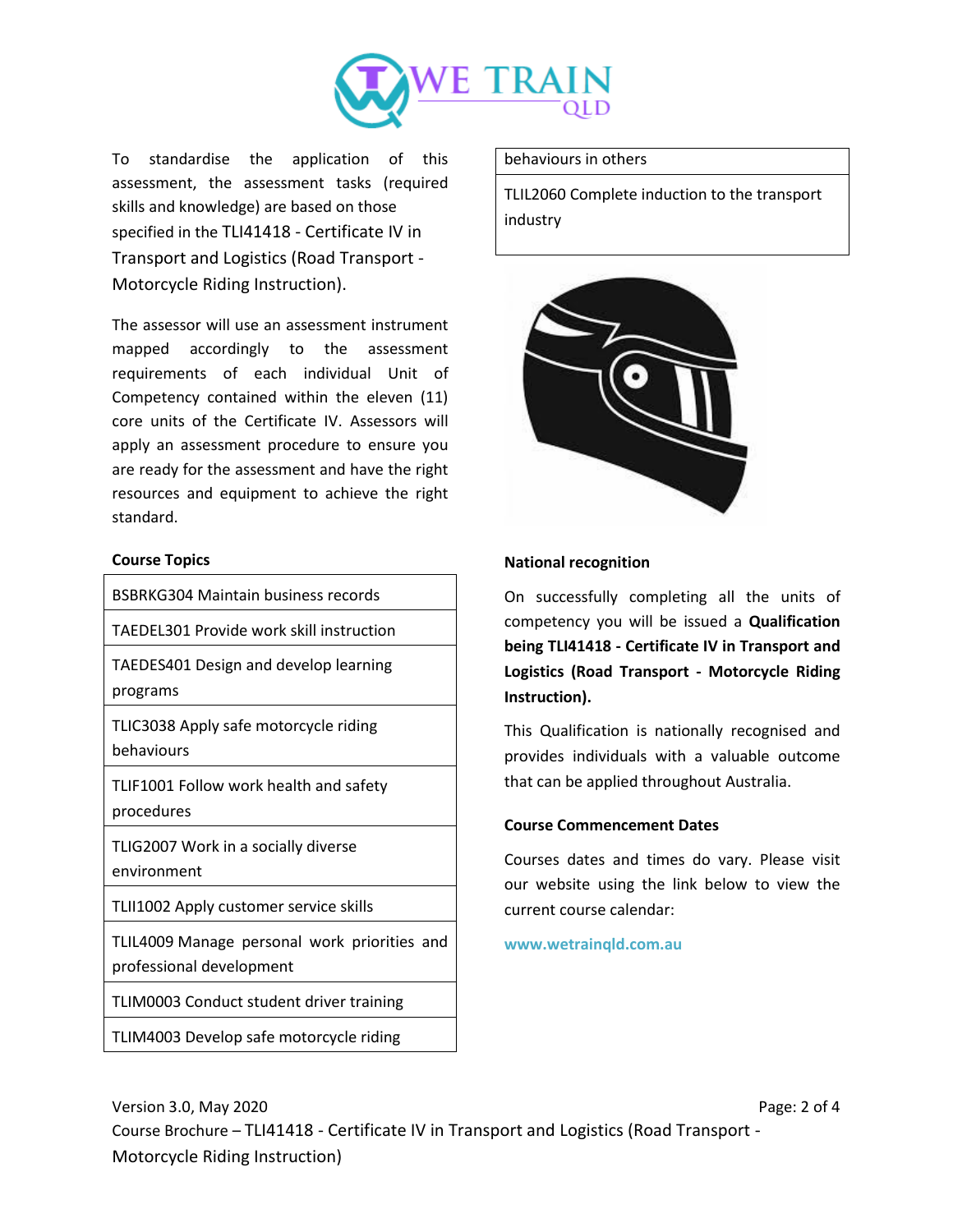

## **Course Duration and Location**

The course is delivered both full time and part time including Pre-Course Study, Face to Face training on range and classroom based as well as self-paced study. This is delivered at We Train Townsville Pty Ltd which is located at:

79 Perkins Street West, South Townsville Qld 159 Osborne Road, Mitchelton Qld 4053

#### **Course Materials**

Student training is supported through the provision of quality learning materials and resources.

Students should attend the course in comfortable appropriate clothing. Whilst motorcycle protective gear can be supplied we encourage you to bring your own helmet, gloves, jacket and wear long pants and enclosed shoes at all times. All equipment and consumables are supplied as part of the course.

## **Course Conduct**

On arriving, students will complete any outstanding enrolment administration and then participate in group learning activities and assessments held over the two-week period including all riding and training activities. There is sufficient time over the day for additional one-on-one training for those requiring it. At We Train Townsville we provide a friendly and supported environment to learn and achieve.

#### **Entry Requirements**

− There are no qualification pre-requisites for this course.

- Students must be aged 18 years or older and have held an Unrestricted Motorcycle licence for over one year.
- Photo Identification is required to be sited prior to course commencement.
- − Language, literacy and numeracy skills required to interpret legislative requirements and to undertake written and practical assessment activities.
- Students must be physically capable of riding a motorcycle and standing for long periods on the pad whilst conducting training.

## **Fees and Charges**

Information about fees and charges is provided in the Schedule of Fees and Charges which will have been included in your preenrolment information package. The basic course fees are:

- − \$3500 per person
- − Please refer to the Schedule of Fees and Charges as it contains important information about related charges and our refund policy.

### **Confirmations**

A student's position on the course will only be confirmed upon a completed enrolment form and the payment of your course cost.

Numbers are limited, so confirmed enrolments will only be able to attend.